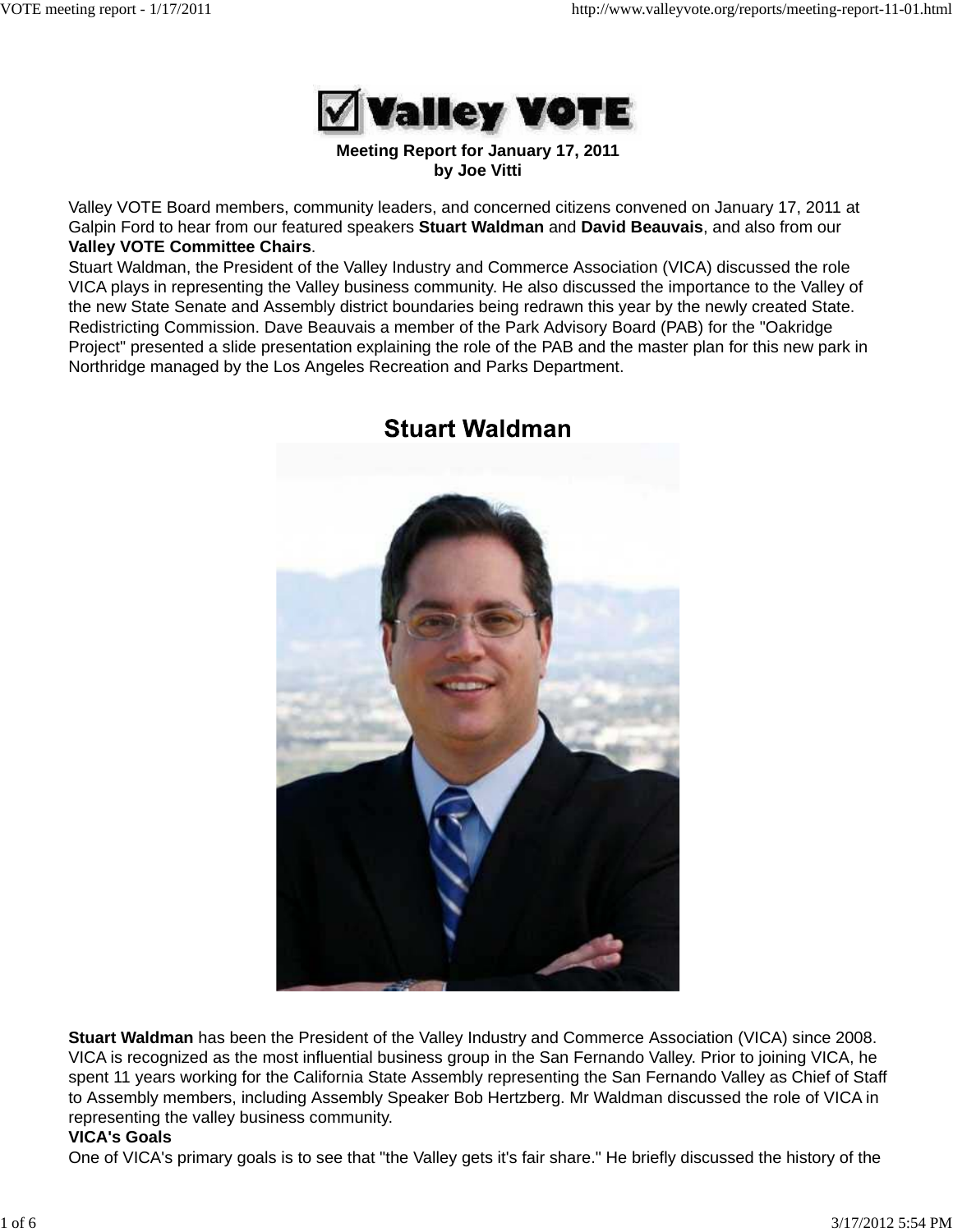organization that started in 1949 to promote infrastructure projects in the Valley that were severely lacking at that time compared to the other parts of the city. The main task for VICA he said "is to protect the Valley and create jobs" VICA's access to public officials ensures that the San Fernando Valley's business perspective will be heard. Stuart said his primary job at VICA is "a lobbyist for business in the Valley."

VICA representatives make regular trips to Sacramento and also visit Washington D.C. annually to speak with legislative leaders. On VICA's website, www.vica.com, you can find the guiding principles and pro and con arguments for the following topics and issues: Air Quality, Aviation, Employer Mandates, Energy, Fiscal Stability, Healthcare, Housing, Job Creation, Land Use, Political Reform, Public Safety, Solid Waste, Taxation, Transportation and Water.

#### **State Redistricting Principals**

Stuart then spoke about the importance of the new State Senate and Assembly district boundaries being redrawn this year by the newly selected 14 committee members of the State Redistricting Commission. New district lines are scheduled for completion on Jan.1,2012 and will be in place for 10 years.

The key issue is to convince the State Redistricting Commission to treat the entire San Fernando Valley as "a community of Interest" The current district boundary lines within the Valley result in **7** Assembly seats and **4** Senate seats with portions of their districts within the San Fernando Valley. However only **3** state elected representatives actually live in the Valley. This is unacceptable.

#### **Please find below VICA's supporting principles for redistricting of the San Fernando Valley.**

1. The San Fernando Valley is a geographical area roughly bounded by the Santa Susana Mountains to the north and west, the Mulholland Drive to the south, and the San Gabriel Mountains to the east. It lies wholly with in Los Angeles County and includes the cities of Burbank, Calabasas, Glendale, Hidden Hills, and San Fernando, as well as the Valley portion of the City of Los Angeles;

2. The new process for redistricting legislative, Board of Equalization and Congressional districts is a public process, and VICA must engage in this process in order to advance our membership goals and improve representation in the San Fernando Valley;

3. VICA supports the creation of districts that maximize the connection that legislators have with the San Fernando Valley;

4. Our community is best served by a redistricting that maximizes the number of districts that are either wholly within the Valley or in which the Valley is the most influential voter bloc;

5. If it is necessary to merge Valley seats with areas outside the Valley, the highest priority to be maintained is that a majority of voters are within the San Fernando Valley and protect like communities of interest;

6. VICA's goals for redistricting are nonpartisan and are only to be to be shaped by the interest of maximizing representation and advancing goals of Valley business and residents;

7. All recognized communities should be kept together as part of compact and contiguous districts which shall recognize geographic features and natural boundaries;

8.All districts should be numbered sequentially from north to south;

9. Two Assembly district seats should be within a state Senate district.

We thank Mr.Waldman for his excellent presentation and look forward to working with him and VICA in support of the above principals for redistricting.

#### **Dave Beauvais**

**David Beauvais** is a member of the 11 person Park Advisory Board (PAB) established in 2010 to help develop a master plan for the "Oakridge Project," a park in Northridge, that is managed by the Los Angeles Recreation and Parks Department.

The Oakridge Project has an interesting history. Oakridge was built by architect Paul R. Williams for actress, Barbara Stanwyck, decades ago. An English manor stands on the 9-acre estate, just half a block from the busy corner of Reseda and Devonshire Boulevards. Known locally as the "Oakie" estate, it was bequeathed to USC's School of Cinematic Arts in 1991 in order to preserve the home. The school offered approximately seven acres of the estate to two separate developers (the house and surrounding grounds are protected as a historical landmark). However, in both cases, the developers went bankrupt before they could proceed to build homes.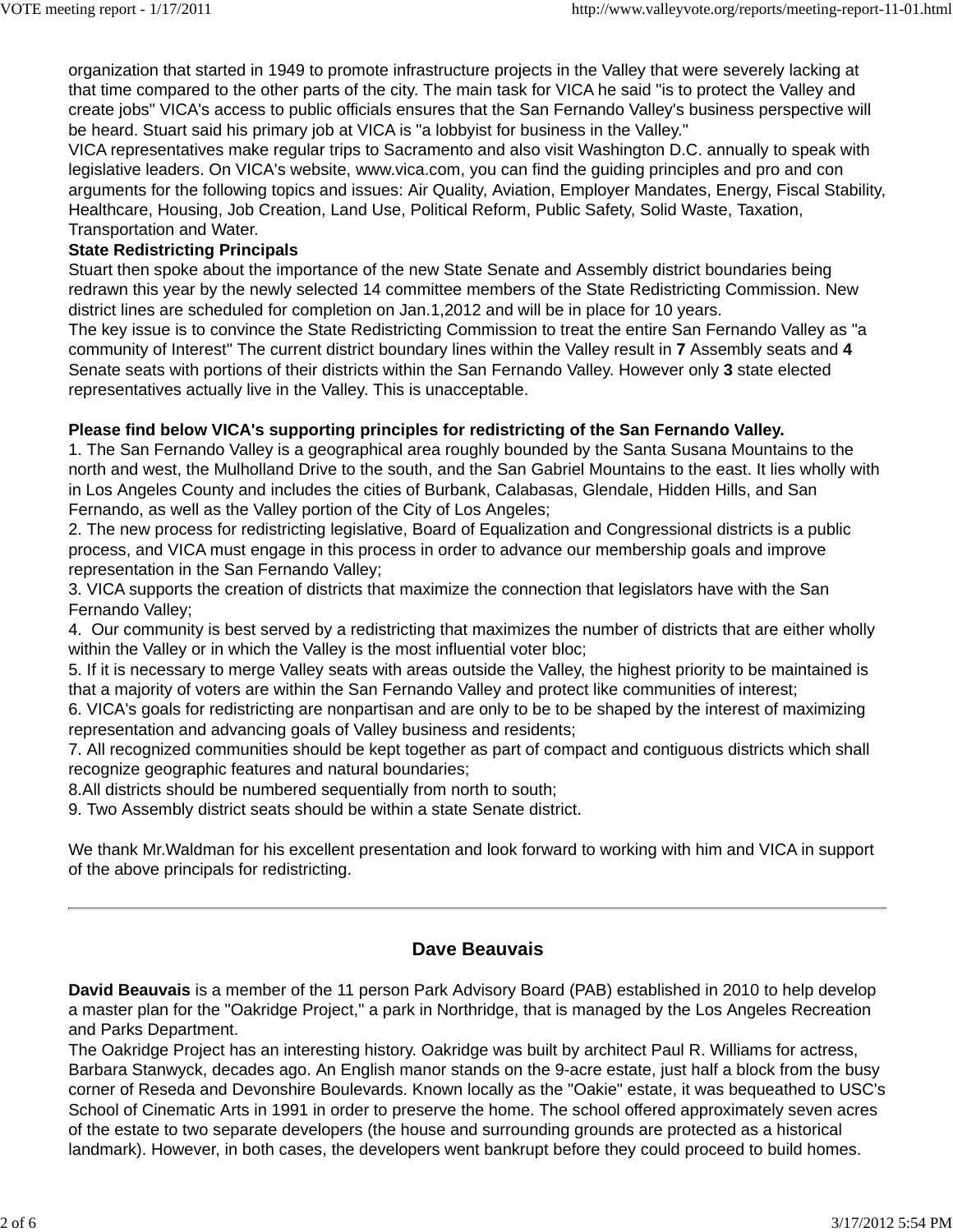Councilman Greig Smith was able to secure sufficient Quimby funds to allow the city to purchase the entire 9.75 acre estate as dedicated parkland.

Dave Beauvais and his associate Pat LoPresti made an informative PowerPoint presentation that explained the role of the PAB Committee and gave additional background on the house and grounds. Pat also showed some visuals of the interior of the home.

The PAB meets every other month and is charged with developing a master plan for the Park. The have elected officers, formed committees, and are developing a web site. They also be organizing a 501c3 non profit fund raising organization to help with the funding for the project.

We would like to thank Dave and Pat for taking time out of their busy schedules to bring us up to date on the Oakridge park project.

#### **Valley VOTE Committee Reports**

#### **Pension Reform Vic Viereck**

According to an April 5, 2010 report by the Stanford Institute for Economic Policy Research, unfunded liabilities of CalPERS and CalSTRS at the time were \$239.7 billion and \$156.7 billion, respectively. The same report indicated that California's shortfall of government pensions and health care benefits were about \$535 billion. It's unfortunate that Californians have to suffer from reduced services, higher taxes and fees, and the threat of sale of public assets in order to try to offset politicians errors and conflict of interest between unions and elected officials.

" Spiking", the process of using just one final year (instead of three year's average) of "service" by the employee, including overtime and other embellishments, to help determine the monthly pension payment must cease. For future employees, and current public employees, that practice needs to be stopped. Among other changes needed is to switch to defined contribution from defined benefit plans. With defined benefit plans, it's impossible to accurately budget for pension cost. The taxpayers must make up the difference for any shortcomings. Since defined contribution plans specify the amount to be paid into the plans, the cost can be accurately budgeted. That ability in itself would have helped to prevent the current crisis.

#### **Transportation Bart Reed**

Bart Reed discussed a presentation he made to Bob Hope Airport officials on ideas to improve ground transportation to the airport. Suggestions to the policy included increasing Metrolink train frequencies and through service to Orange County, connecting the airport with the Red line via Metro Bus, and extending LOSSAN\*\* Corridor trains from San Diego to Los Angeles and continuing north to Ventura County. The airport committee directed staff to study these items.

\*\**LOSSAN refers to the "Los Angeles-San Diego-San Luis Obispo" rail corridor and is the second busiest intercity rail corridor in the nation supporting commuter, intercity, and freight rail services. With 351 miles of rail, LOSSAN connects major metropolitan areas of Southern California and the Central Coast via Amtrak'sPacific Surfliner, the Southern California Regional Rail Authority's Metrolink, and the North County Transit District's Coaster and Sprinter passenger rail services. Burlington Northern Santa Fe operates freight rail services.*

#### **Valley Region H.S. #4 - Richard Fisk**

The Public School Choice Motion of August 2009 seeks "to tap into the potential wealth of innovative ideas and educational models that will help the LAUSD advance its commitment to provide a quality education for our students, and to develop a more "thoughtful and creative" plan for how its schools will be operated to provide better educational results.

Accordingly, the LAUSD is seeking an operator of the new Valley Region High School #4 (VRHS #4), located on Balboa Blvd. near Devonshire St., in Granada Hills, on the site of the former Granada Hills Hospital. The school will consist of 45 classrooms and serve 1,215 students.

Clearly, the extraordinarily successful results achieved by Granada Hills Charter High School (GHCHS), in only seven years of existence as a charter school, attest to the commitment of faculty, staff, parents, and the surrounding community to bring innovative ideas and sound educational and operational models to the school, and to execute them in a highly successful manner.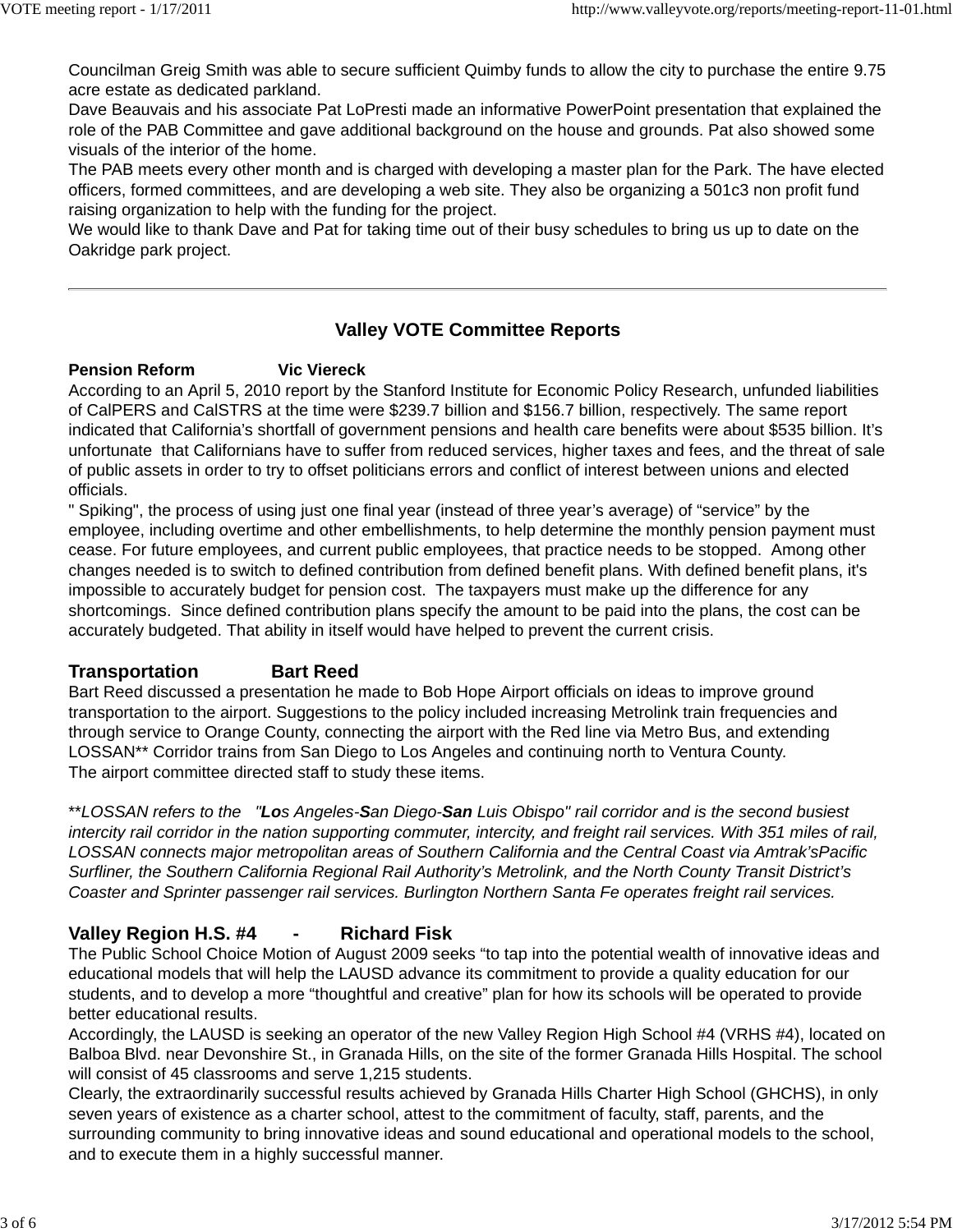The choice of GHCHS as the best applicant to run VRHS #4 is supported by endorsements from the following organizations: Granada Hills Chamber of Commerce; Granada Hills South Neighborhood Council; The Old Granada Hills Residents Group; The United Chambers of Commerce of the San Fernando Valley; many elected officials; and Valley VOTE. *(You can visit www.valleyvote.org and go to the Press Release for Nov.19,2010 dealing with this matter. You will find additional information and discussion on why GHCHS is the best applicant for VRHS#4)*

The public has also been invited to cast an Advisory vote for the Applicant they feel would be best to run the new High School.

Please find below the categories of groups that have been invited to vote and the time and place for them to do so.

**LAUSD PARENTS** – parents or guardians of students who attend the focus, direct feeder or direct relieved schools (GHCHS, Cleveland HS, Monroe HS and Kennedy HS) Note this includes 8th grade Middle School PARENTS too as they are incoming students for next fall.

**• STUDENTS**– high school students from the relieved or focus schools (GHCHS, Cleveland HS, Monroe HS and Kennedy HS)

**• OTHER PARENTS**– parents/guardians of students who attend charter or private schools as well as guardians/caretakers or parents of LAUSD student who does not appear on the LAUSD Parent list

**• SCHOOL STAFF** – includes certificated and classified faculty and staff at focus and direct relieved schools (GHCHS, Cleveland HS, Monroe HS and Kennedy HS)

**• COMMUNITY** – eligible to anyone ineligible to vote in the other identified categories (basically any California adult over 18 years of age)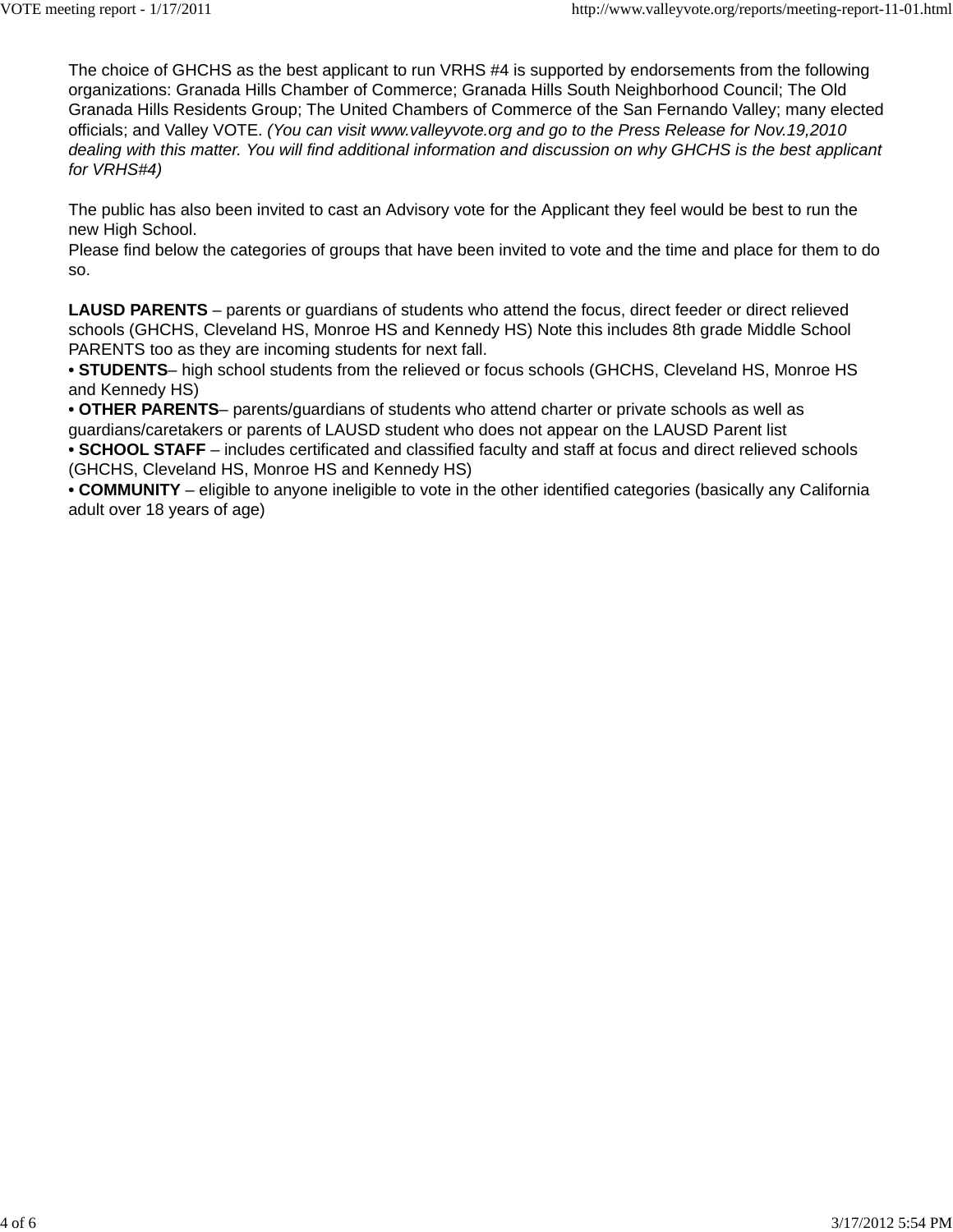

# LOS ANGELES UNIFIED SCHOOL DISTRICT<br>PUBLIC SCHOOL CHOICE MOTION

If you are a parent, guardian or community member at the following school(s)...

Frost MS, Frost MS Comp/Math/Sci. Magnet, Henry MS, Henry MS Comp/Math/Sci. Magnet, Holmes MS, Holmes MS Int. Humanities Magnet, Nobel MS, Nobel MS Math/Sci. Magnet, Maclay MS, Porter MS, Porter MS Gifted/HA Magnet, San Fernando MS, Lawrence MS, Lawrence MS Gifted/HG/HA Magnet, Northridge MS, Sutter MS, Kennedy HS, Kennedy HS Arch/Digital Arts Magnet, Granada Hills HS, Monroe HS, Monroe HS 9th Grade HS #1, Monroe HS 9th Grade HS #2, Monroe HS Law/Gov. Magnet, Monroe HS Police Academy Magnet, Cleveland HS, Cleveland HS Humanities Magnet

## PLEASE SAVE THE DATES!

For the Following Public School Choice 2.0 Events for Valley Region High School #4

| <b>Advisory Vote Orientation &amp; Executive Summary Review</b><br>. Advisory Vote Orientation - Overview of the advisory vote recommendation process<br>conducted by the League of Women Voters.<br>. Executive Summary Review - Applicant Teams will provide information on the instructional<br>plan, school model, and parent engagement plan submitted in the 5-7 page Executive<br>Summary of their proposals.                                                                                                                         | <b>Thursday</b><br><b>January 20, 2011</b><br>6pm<br><b>Monroe High School</b><br><b>Auditorium</b><br>9229 Haskell Ave.<br>North Hills, CA 91343         |
|----------------------------------------------------------------------------------------------------------------------------------------------------------------------------------------------------------------------------------------------------------------------------------------------------------------------------------------------------------------------------------------------------------------------------------------------------------------------------------------------------------------------------------------------|-----------------------------------------------------------------------------------------------------------------------------------------------------------|
| <b>Applicant Team Presentation Meetings</b><br>. Brief Presentation of Proposals - Applicant Teams will formally present their proposals<br>followed by question and answer period.<br>. Applicant Team Fair - Applicant Teams will be available at tables to provide further<br>information.<br>. Advisory Recommendation Voting - There will be an opportunity for parents, high school<br>students (that attend relieved schools), faculty, staff, and community members to cast their<br>recommendation vote within a limited timeframe. | Tuesday<br><b>January 25, 2011</b><br>6pm<br><b>Monroe High School</b><br><b>Auditorium</b><br>9229 Haskell Ave.<br>North Hills, CA 91343                 |
| <b>Advisory Recommendation Voting</b><br>Advisory Recommendation Voting - There will be an opportunity for parents, high<br>school students, faculty and staff from relieved schools and focus schools, and<br>community members to cast their advisory recommendation vote.                                                                                                                                                                                                                                                                 | <b>Saturday</b><br><b>January 29, 2011</b><br>$9am - 3pm$<br><b>Monroe High School</b><br><b>Auditorium</b><br>9229 Haskell Ave.<br>North Hills, CA 91343 |

For more information, please call (213) 241-2547 or visit publicschoolchoice.lausd.net.

#### **Proposal for Sidewalk Repair Cost - Glenn Bailey**

The Los Angeles City Council is considering a report from the city Attorney dated Dec.10,2110, which if approved would shift the financial responsibility of repairing sidewalks, driveways, and curbs damaged by tree roots from the City to individual property owners.

Since 1974, the City has assumed this responsibility under Los Angeles Municipal Code Section 62.104 However, of the 10,750 miles of sidewalks, the City estimates 4,600 miles are in need of repair at a staggering cost estimate of \$1.2 Billion. The typical repair cost is estimated to be \$3,500 t0 \$7,000. Under the proposed